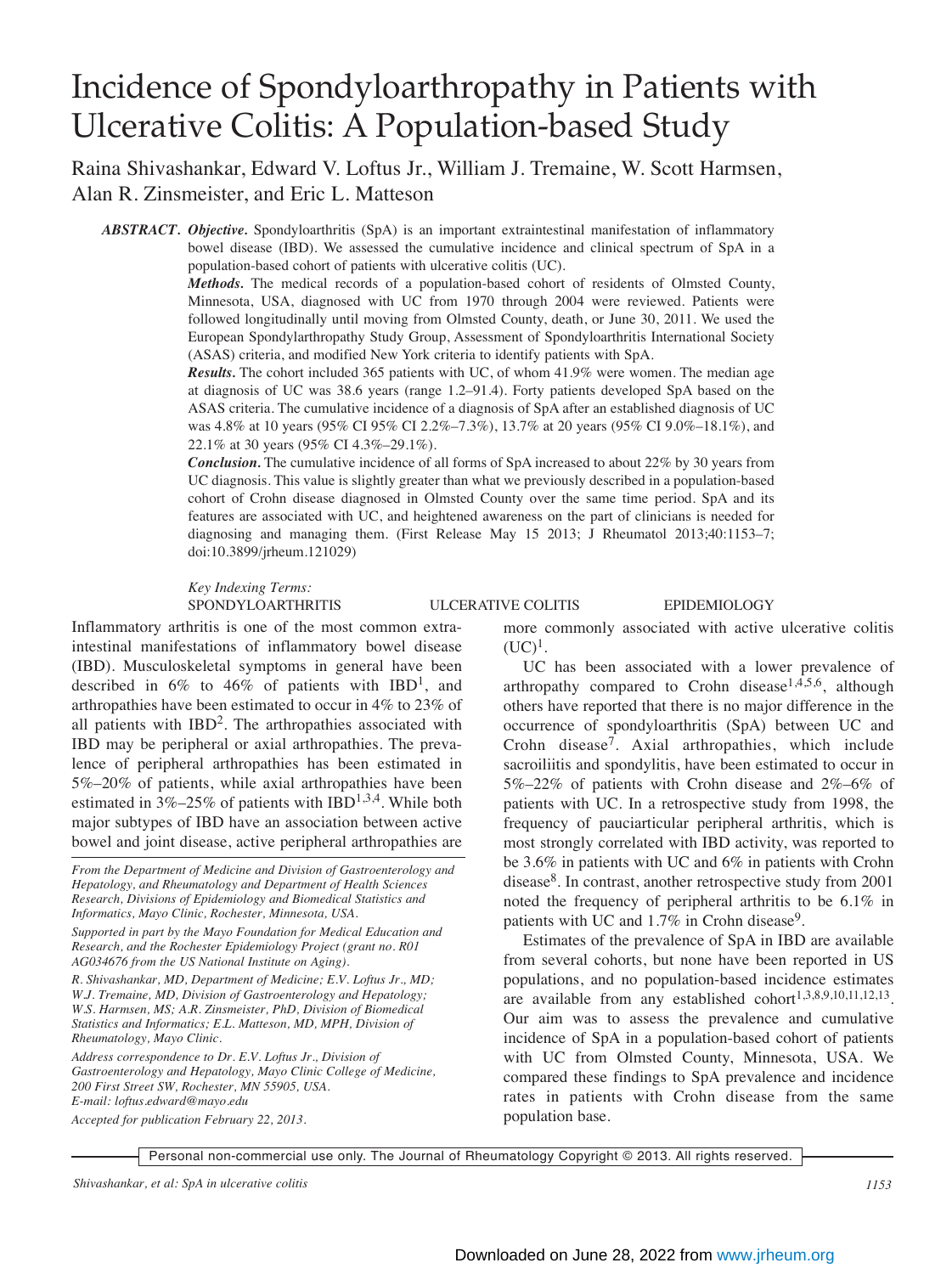# **MATERIALS AND METHODS**

The Rochester Epidemiology Project (REP) is a unique medical records linkage system developed in the 1950s and supported by the US National Institutes of Health. It exploits the fact that virtually all healthcare for residents of Olmsted County is provided by 2 organizations: Mayo Medical Center, consisting of Mayo Clinic and its 2 affiliated hospitals (Rochester Methodist and Saint Marys), and Olmsted Medical Center, consisting of a smaller multispecialty clinic and its affiliated hospital (Olmsted Community Hospital). In any 4-year period, over 95% of county residents are examined at either of the 2 healthcare systems<sup>14</sup>. Diagnoses generated from all outpatient visits, emergency room visits, hospitalizations, nursing home visits, surgical procedures, autopsy examinations, and death certificates are recorded in a central diagnostic index. Thus, it is possible to identify virtually all diagnosed cases of a given disease for which patients sought medical attention.

The resources of the REP were used to identify a population-based cohort of patients diagnosed with UC from 1970 through 200415,16,17. All cases of UC were diagnosed based on finding the following criteria on 2 occasions separated by at least 6 months: (1) diffusely granular or friable colonic mucosa on endoscopy; and (2) continuous mucosal involvement based on endoscopy or barium studies<sup>16</sup>.

Approval for this study was obtained from the institutional review boards of Mayo Clinic and Olmsted Medical Center. Data on musculoskeletal symptoms and disease beginning at birth were recorded; the patients were followed longitudinally until moving from Olmsted County, death, or June 30, 2011.

The European Spondylarthropathy Study Group (ESSG) criteria, modified New York criteria, and Assessment of Spondyloarthritis International Society (ASAS) criteria were retrospectively applied in identifying patients with SpA18,19,20,21. Demographic data including sex, date of birth, and date of UC diagnosis were recorded, as described<sup>15,16,17</sup>, along with date of arthropathy diagnosis by the treating physician, diagnosis of another primary inflammatory arthritis, family history of arthropathy, and characteristics of SpA. These included presence of inflammatory back pain (based on physician diagnosis with medical records indicating presence of protracted back stiffness, which improved with activity), synovitis, psoriasis, nongonococcal urethritis/cervicitis, alternating buttock pain, enthesitis (Achilles tendonitis or plantar fasciitis), sacroiliitis (based on radiographs or magnetic resonance imaging), which was diagnosed both clinically and radiographically, uveitis, limitation in spine motion, lumbar spine pain, limitation of chest expansion, radiographic evidence of ankylosis, HLA-B27 status, oligoarthritis and specific joints involved, or polyarthritis and specific joints involved; this information was recorded based on physician diagnosis in the medical record. The abstracted data included diagnoses of SpA or its clinical features seen in usual practice by treating physicians, most often a primary care physician or rheumatologist. Diagnoses of uveitis and psoriasis were made by an ophthalmologist or dermatologist, respectively.

Diagnosis of specific forms of SpA included those based on treating physician diagnosis. Following a diagnosis of UC, all patients who had either inflammatory back pain or synovitis were included in our study as having SpA based on the ESSG criteria, because all of these patients already carried a diagnosis of IBD18,19,20,22. Patients were also included as having ankylosing spondylitis (AS) if there was evidence of either limitation in spine motion or lumbar spine pain in the setting of radiographic evidence of ankylosis based on the modified New York criteria for this disease<sup>21</sup>. Finally, all patients who had arthritis, enthesitis, or dactylitis were included in our study as having SpA based on the ASAS criteria because all these patients already carried a diagnosis of  $UC^{19,20}$ .

In addition to including treating physician diagnoses of SpA, we searched individual medical records for features of this disease even when a formal diagnosis was not made; those with features of SpA that correlated with either the ESSG or the ASAS criteria were included as having this diagnosis.

The cumulative incidence of SpA after diagnosis of UC was estimated using the Kaplan-Meier method. Ninety-five percent CI for the observed

proportions (percentages) were based on the exact binomial distribution. The prevalences of psoriasis, nongonococcal urethritis/cervicitis, alternating buttock pain, enthesitis, sacroiliitis, uveitis, plantar fasciitis, Achilles tendonitis, oligoarthritis, and polyarthritis were also calculated.

# **RESULTS**

*Incidence.* A total of 366 patients with UC were identified. One patient denied research authorization and therefore our UC cohort consisted of 365 patients, of whom 41.9% were women, and the median age at diagnosis of UC was 38.6 years (range 1.2–91.4 yrs; Table 1). Prior to UC diagnosis, there were 3 patients from the total cohort who had a diagnosis of SpA based on the ESSG criteria, and therefore the pre-UC prevalence of SpA was 0.8% (95% CI 0.2%–2.4%); no patient carried a diagnosis of AS. Based on the ASAS criteria, 14 patients from the total of 365 patients with UC had been diagnosed with SpA prior to a diagnosis of UC; therefore, the prevalence of SpA based on the ASAS criteria prior to UC was 3.8% (95% CI 2.1%–6.4%). The median interval between diagnosis of SpA and diagnosis of UC was 3.5 years (range 0.3–12.7 yrs). These patients were excluded from the analysis of arthritis incidence subsequent to UC diagnosis.

Following the incident date of UC diagnosis, 10 of 362 patients were diagnosed with SpA according to the ESSG criteria. The cumulative incidence of a diagnosis of SpA after an established diagnosis of UC was 1.9% at 10 years (95% CI 0.4%–3.6%), 2.8% at 20 years (95% CI 0.9%–4.8%), and 4.9% at 30 years (95% CI 1.4%–8.2%; Figure 1).

According to the ASAS criteria, 40 of 351 patients were diagnosed with SpA following a diagnosis of UC. The cumulative incidence of a diagnosis of SpA after an established diagnosis of UC was  $4.8\%$  (95% CI 2.2%–7.3%) at 10 years, 13.7% (95% CI 9.0%–18.1%) at 20 years, and 22.1% (95% CI 4.3%–29.1%) at 30 years (Figure 2). The median interval between UC diagnosis and SpA diagnosis was 12.3 years (range 1–31.9 yrs).

Of the 13 patients diagnosed with SpA using the ESSG criteria, 8 (61.5%) were female and 5 (38.5%) were male. Of the total 54 patients diagnosed with SpA using the ASAS criteria, 27 (50%) were female and 27 (50%) were male.

*Subtypes of SpA.* Based on the modified New York criteria, AS was diagnosed in 1 of 365 patients after UC diagnosis.

*Table 1.* Baseline characteristics of 365 residents of Olmsted County, Minnesota, USA, diagnosed with ulcerative colitis between 1970 and 2004.

| Characteristic        | $N(\%)$    |  |
|-----------------------|------------|--|
| Sex                   |            |  |
| Male                  | 212(58.1)  |  |
| Female                | 153(41.9)  |  |
| Age at diagnosis, yrs |            |  |
| < 18                  | 26(7.1)    |  |
| $18 - 39$             | 190 (52.0) |  |
| $40 - 59$             | 102(28.0)  |  |
| $\geq 60$             | 47 (12.9)  |  |

Personal non-commercial use only. The Journal of Rheumatology Copyright © 2013. All rights reserved.

*1154 The Journal of Rheumatology 2013; 40:7; doi:10.3899/jrheum.121029*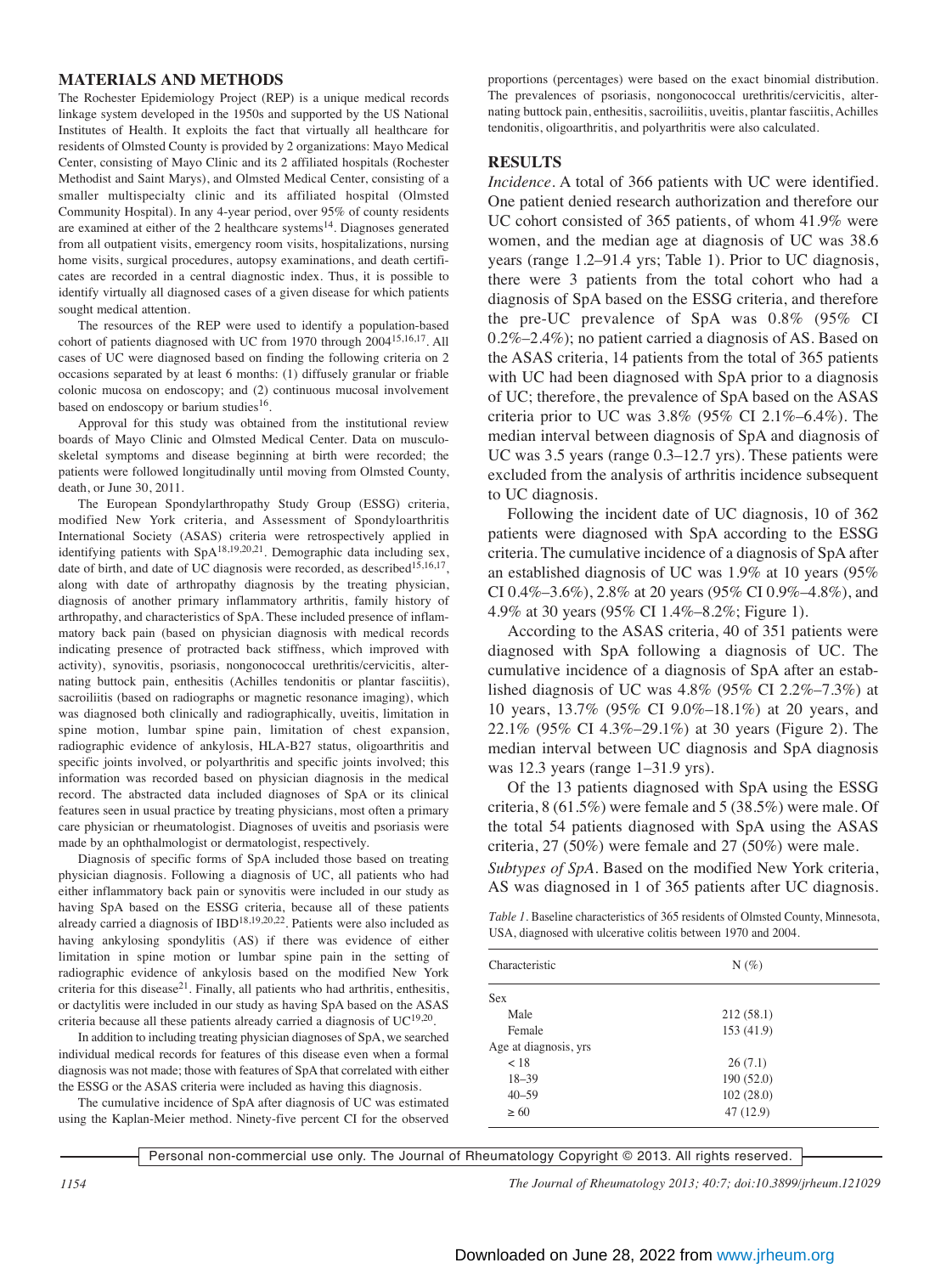

*Figure 1.* Cumulative incidence (1 minus survival-free) of any spondyloarthropathy (based on European Spondylarthropathy Study Group criteria) from diagnosis of ulcerative colitis (UC) among 365 patients with UC.



*Figure 2.* Cumulative incidence (1 minus survival-free) of any spondyloarthritis (based on Assessment of Spondyloarthritis International Society criteria) from diagnosis of ulcerative colitis (UC) among 351 patients with UC.

The 10-year cumulative incidence of AS was 0.3% (95% CI 0–0.9%), while both the 20-year and 30-year cumulative incidences remained the same. No physician diagnoses of reactive, psoriatic, or undifferentiated SpA were found in our cohort.

*Clinical characteristics.* Clinical features of SpA identified in the cohort of 365 patients are shown in Table 2. In the pre-UC diagnosis period, disease features and frequencies included psoriasis (0.8%), urethritis/cervicitis (0.3%), buttock pain (0.8%), plantar fasciitis (0.5%), uveitis (0.5%), oligoarthritis (0.5%), and polyarthritis (0.3%). In the post-UC diagnosis period, the frequency of SpA disease features in patients with UC were sacroiliitis, 1.7%; oligoarthritis, 3.4%; and polyarthritis, 0.5%. The frequencies of other extraintestinal disease manifestations occurring following the diagnosis of UC were psoriasis, 1.7%; alternating buttock pain, 1.4%; plantar fasciitis, 6.3%; Achilles tendonitis, 1.4%; and uveitis, 2.8%.

# **DISCUSSION**

The major aim of our study was to define the incidence and clinical features of SpA in a population-based cohort of

| <i>Table 2.</i> Clinical characteristics of spondyloarthritis in 365 patients with ulcer- |  |
|-------------------------------------------------------------------------------------------|--|
| ative colitis (UC) in a population-based cohort from Olmsted County, Minnesota,           |  |
| USA, 1970–2004.                                                                           |  |

| Spondyloarthropathy<br>Feature | Features Present Prior to<br>UC Diagnosis, $n$ $(\%)$ | Features Appearing After<br>UC Diagnosis, $n$ $(\%)$ |
|--------------------------------|-------------------------------------------------------|------------------------------------------------------|
| Psoriasis                      | 3(0.8)                                                | 6(1.7)                                               |
| Urethritis/cervicitis          | 1(0.3)                                                | 0(0)                                                 |
| Buttock pain                   | 3(0.8)                                                | 5(1.4)                                               |
| Plantar fasciitis              | 2(0.5)                                                | 22(6.3)                                              |
| Achilles tendonitis            | 0(0)                                                  | 5(1.4)                                               |
| Sacroiliitis                   | 0(0)                                                  | 6(1.7)                                               |
| <b>Uveitis</b>                 | 2(0.5)                                                | 10(2.8)                                              |
| Oligoarthritis                 | 2(0.5)                                                | 12(3.4)                                              |
| Polyarthritis                  | 1(0.3)                                                | 2(0.5)                                               |

Personal non-commercial use only. The Journal of Rheumatology Copyright © 2013. All rights reserved.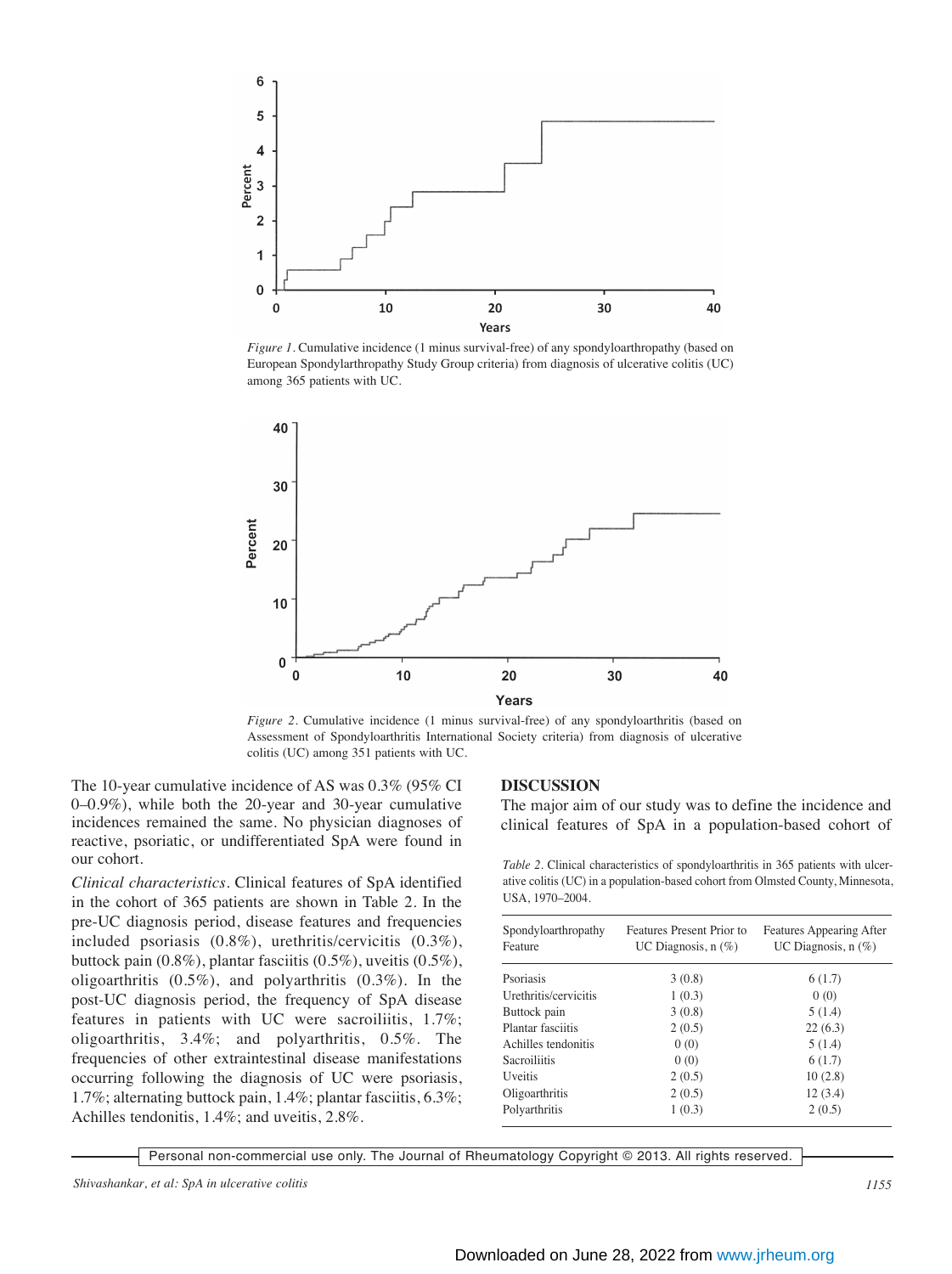patients with UC. We found that the incidence of SpA increased to about 22% by 30 years from UC diagnosis (Figure 2). The incidence of AS, on the other hand, was much lower, with a cumulative incidence of 0.3% at 30 years from UC diagnosis.

Using the ESSG criteria, the cumulative incidence of SpA in this UC cohort was about half the value detected in a population-based cohort with Crohn disease diagnosed over the same time period. In the Crohn disease cohort, we had found that the cumulative incidence of SpA was about  $10\%$  by 30 years after Crohn disease diagnosis<sup>22</sup>. The cumulative incidence of AS, specifically, was 0.5% at 30 years from Crohn disease diagnosis, and this finding was relatively similar to that of our UC cohort $22$ .

In contrast, based on the ASAS criteria, we found a higher cumulative incidence of SpA in our UC cohort at 30 years compared to that of our Crohn disease cohort<sup>22</sup>. Specifically, the 30-year cumulative incidence of SpA in UC was 22% compared with the 19% cumulative incidence of SpA found in our Crohn disease cohort. These higher rates may be due in part to the increased sensitivity of the ASAS criteria for diagnosing SpA compared to the ESSG criteria. Also, the frequencies of plantar fasciitis and oligoarthritis were higher in our UC cohort (6.3% and 3.4%, respectively) compared to our Crohn disease cohort  $(3.9\% \text{ and } 2.9\%)^{22}$ . The ASAS criteria use both of these features to classify SpA, and hence a higher rate of SpA was detected in our UC cohort. This finding is in contrast to the current literature, which suggests a lower rate of SpA in UC compared to Crohn disease<sup>1,4,5</sup>. Since active joint symptoms are generally reported to be more frequent in active UC compared to active Crohn disease, it is possible that more patients with active UC were presenting for evaluation and were concomitantly diagnosed with arthritis. Also, even though the specificity of the ASAS criteria is higher than that of the ESSG criteria (84.4% vs 65.1%), it may not be specific enough to identify diagnoses of pure  $SpA^{19,20}$ .

Similar to what we had found in our Crohn disease cohort, the frequency of features of SpA increased from the pre-UC diagnosis period to the post-UC diagnosis period (Table 2). Plantar fasciitis and psoriasis were equally the most common features prior to UC diagnosis, but plantar fasciitis alone was the most common feature after a diagnosis of UC. The diagnoses of psoriasis, plantar fasciitis, uveitis, oligoarthritis, Achilles tendonitis, and sacroiliitis more than doubled between the pre- and post-UC diagnosis periods. The majority of our cohort had pauciarticular, or Type 1, arthritis (Table 2).

Salvarani, *et al* reported a similar frequency of SpA (based on the ESSG criteria) in UC and Crohn disease, which is in contrast to our findings that the incidence rate of SpA (based on the ESSG criteria) in UC is about half the rate of that in Crohn disease<sup>9</sup>. Also, in contrast to our study, they found a higher frequency of enthesopathy in Crohn disease compared to that in UC. While their study included only 3 years of patient information and primarily data on prevalence of musculoskeletal manifestations, ours is a true incidence study, with more than 30 years of patient followup.

The frequencies of uveitis and arthritis in our UC cohort were lower compared to those of the Swiss Inflammatory Bowel Disease Cohort study, which examined all extraintestinal manifestations of patients with IBD based on questionnaires completed by treating physicians<sup>23</sup>. Uveitis and arthritis were found in 3.8% and 21.3%, respectively, of UC patients in the Swiss study, while we found those frequencies were 3.4% (oligoarthritis), 0.5% (polyarthritis), and  $2.8\%$  (uveitis) after UC diagnosis<sup>23</sup>. On the other hand, we found a somewhat higher frequency of UC patients with psoriasis (1.7%) compared to the Swiss cohort  $(0.8\%)^{23}$ . Some of these differences might be explained by differences in case ascertainment methodology. While we abstracted data on arthritis from individual medical records based on internist, rheumatologist, or gastroenterologist diagnoses, the Swiss cohort relied on data gathered from questionnaires by gastroenterologists only. Similar to our study, psoriasis and uveitis were diagnosed by a dermatologist or ophthalmologist, respectively. Finally, unlike our study, the Swiss study was not a population-based cohort<sup>23</sup>.

IBD has been noted to share an immunologic basis with psoriasis, in particular, and an increased frequency of psoriasis than what was observed may have been expected $24$ . The overall incidence of psoriasis in Olmsted County from 1970 to 2000 was relatively low  $-62.3$  per 100,000 person-years — and this could cause the relatively low frequency of psoriasis associated with  $UC^{25}$ .

Our frequencies of polyarthritis, oligoarthritis, sacroiliitis, and AS were lower than those of D'Inca, *et al*2. For instance, our frequency of sacroiliitis was 1.7%, while D'Inca, *et al* found a frequency of 2.1%<sup>2</sup>. Their data were obtained through patient questionnaires and rheumatology evaluations, including a total body bone scintigraphy scan. However, our study was based on medical record review of community-based medicine practices, where not all patients are evaluated by rheumatologists and not all undergo extensive testing.

A population-based study from Norway conducted by Palm and colleagues reported the prevalence of AS as 2.6% in UC and overall SpA as  $20\%$  in UC<sup>10</sup>. In part, their data were obtained by physician and patient questionnaires, while ours were based on individual medical record reviews.

The strength of our study lies in the use of the REP population-based patient database and up to 30 years of followup. Also, data were ascertained based on individual medical records and physician-based diagnoses rather than, for instance, codes in the *International Classification of Diseases,* 9th edition. Because the study was conducted in a usual medical practice, where not all patients were evaluated by a rheumatologist, some diagnoses of SpA features may have been missed. Primary care physicians likely would not

Personal non-commercial use only. The Journal of Rheumatology Copyright © 2013. All rights reserved.

*1156 The Journal of Rheumatology 2013; 40:7; doi:10.3899/jrheum.121029*